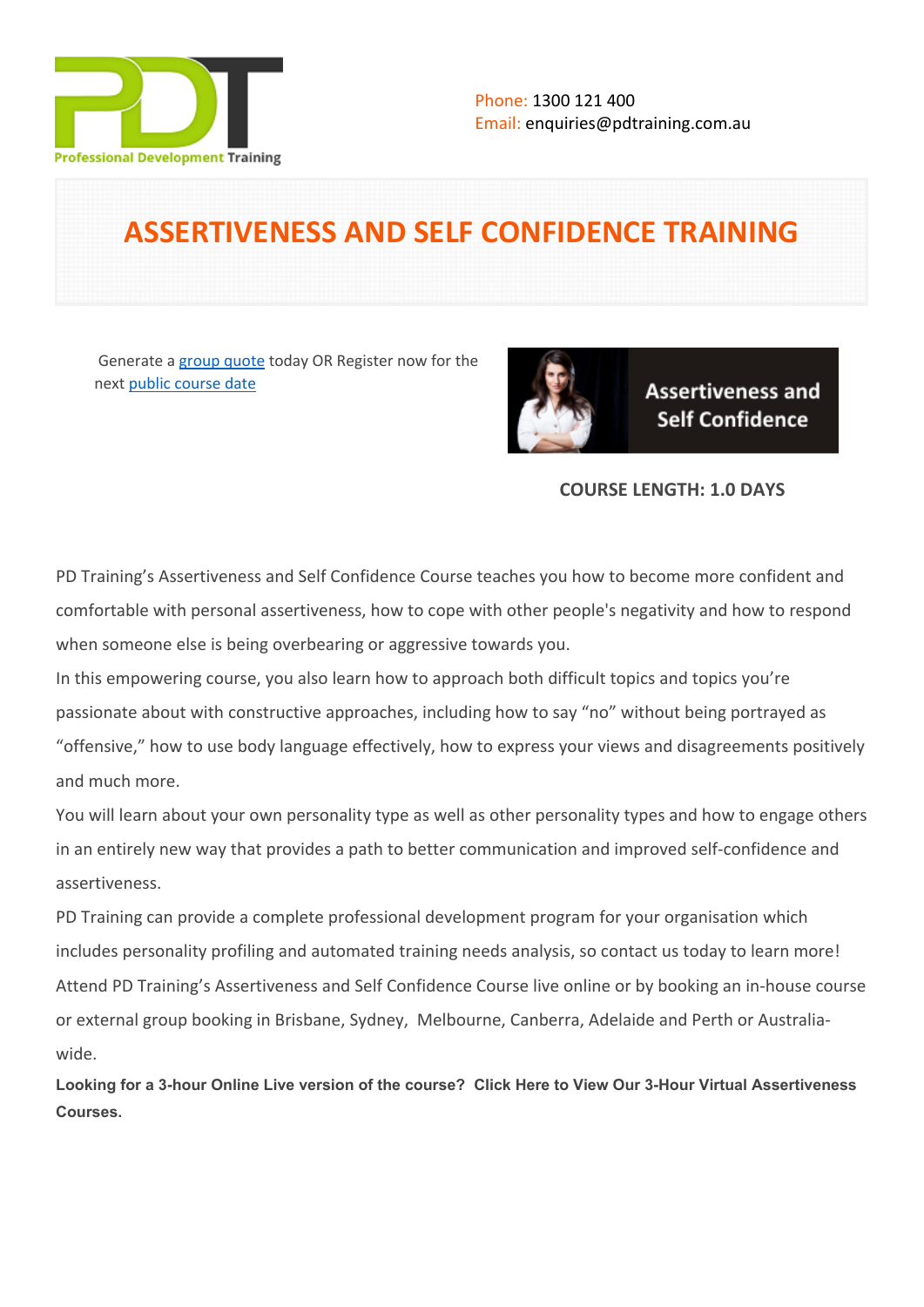## **ASSERTIVENESS AND SELF CONFIDENCE TRAINING COURSE OUTLINE**

#### **FOREWORD**

This Assertiveness and Self Confidence Training Course empowers participants with the confidence to be

"heard". You will also learn to develop and enhance techniques to communicate politely and assertively without being considered pushy.

Join PD Training's Assertiveness and Self Confidence Training Course, or have a trainer come to your workplace in Brisbane, Sydney, Melbourne, Canberra, Adelaide and Perth or across Australia.

#### **OUTCOMES**

#### **In this course participants will learn to:**

- Understand the differences and links between, self-confidence, self-esteem and assertiveness
- Know what influences self-esteem
- Know how to read aggressive, passive and passive/aggressive behaviour
- Know how to project self-confidence
- Know how to communicate with confidence and how to use your voice effectively
- Know how to write assertively
- Recognise your strengths and build on them
- Deal with workplace challenges to your self-confidence
- Understand when and how to be assertive
- Understand assertiveness in different cultures
- How to say 'No' politely

#### **MODULES**

#### **Lesson 1: Me, We – Making Your Mark**

- Understanding Self-Confidence
- Understanding Me
- Understanding Others
- Reflection

## **Lesson 2: How We Behave – Thoughts And Responses**

- The Good, the Bad and the Ugly
- Doubt
- Realistic Concern and Doubt
- Projecting Self Confidence
- Reflection

## **Lesson 3: Communicating With Confidence**

- What You Say
- How You Say It
- **•** Listening
- **•** Reflection

# **Lesson 4: Self Confidence – Building It And Rebuilding It**

- Building on Your Strengths
- Confidence Spoilers
- Building Confidence Four Areas of Focus
- Workplace Challenges to Self Confidence